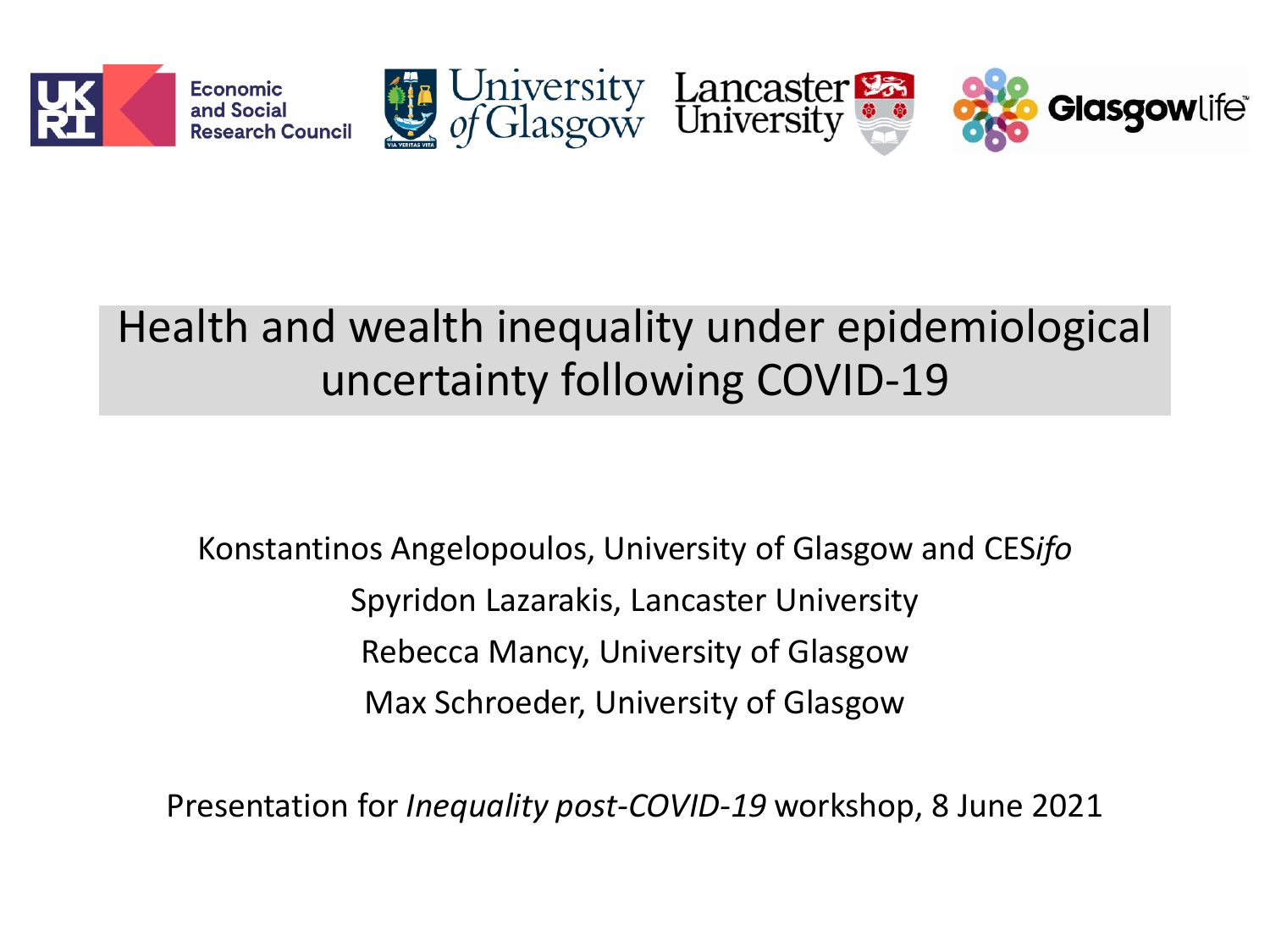## Funding and disclaimer

- This project is supported by a grant that is funded by the Economic and Social Research Council (ESRC) as part of UK Research and Innovation's rapid response to COVID-19.
- Rebecca Mancy is supported by The Leckie Fellowship, the UK Medical Research Council (MRC) Places and Health Programme (MC UU 00022/4) and the Chief Scientist Office (CSO) (SPHSU10) at the MRC / CSO Social and Public Health Sciences Unit, University of Glasgow.
- **The project is supported by Glasgow City Archives, Glasgow** Life.

**KORK (FRAGE) EL POLO** 

<span id="page-1-0"></span>**Notally** Views expressed here are those of the authors.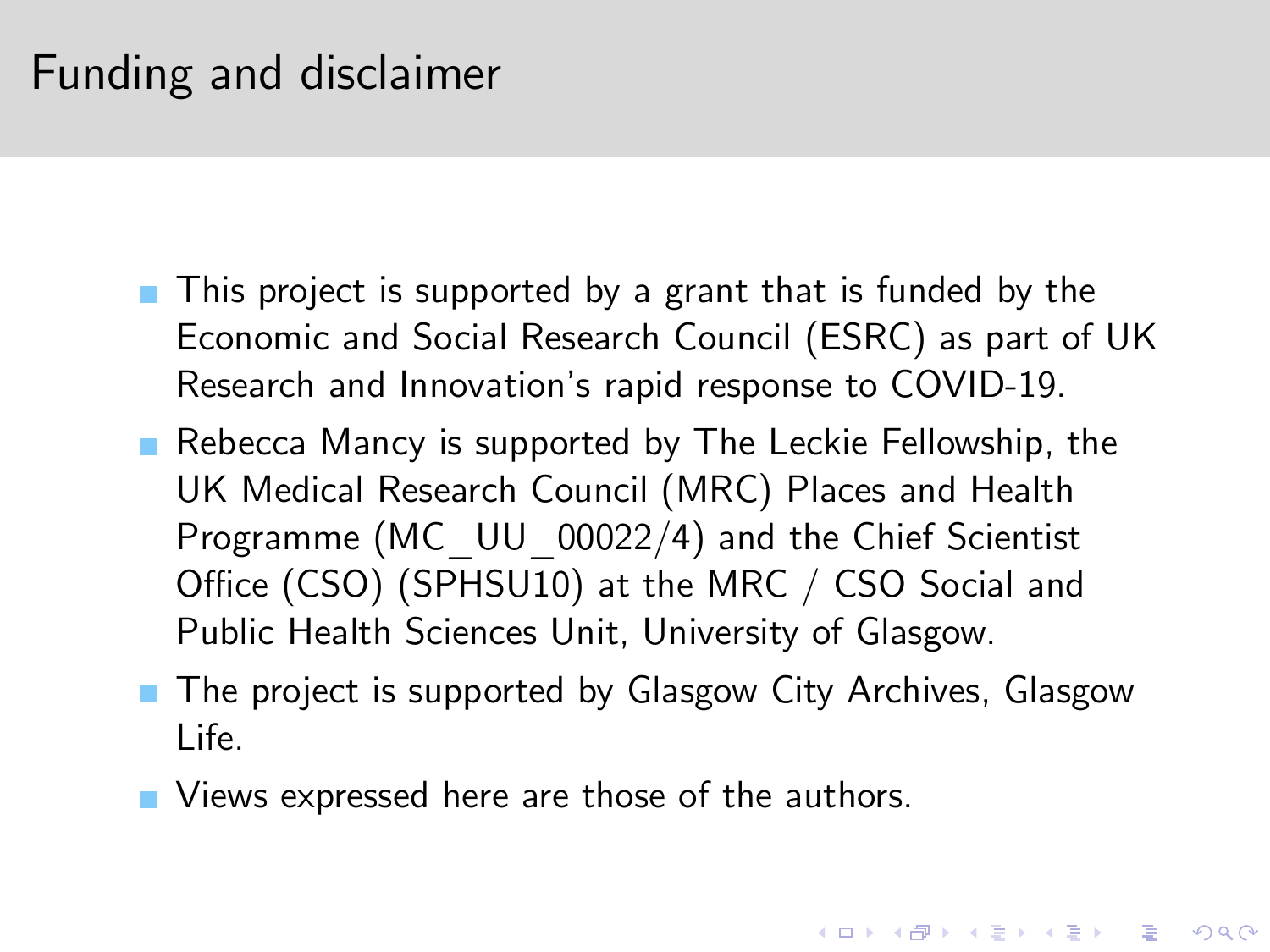#### Post-pandemic health and wealth inequality

- **Pandemics can create health and economic crises that impact** households heterogeneously, increasing risk and inequality in both income and health.
- **The inequality implications of COVID-19 have been examined** in several studies (see, e.g. Stantcheva (2021) for a review, and Marmot et al. (2020) focusing on health inequality) and are expected to be long lasting (see e.g. Blundell et al.  $(2020)$  and Jorda et al.  $(2020)$  for economic effects, and Banks et al. (2020) and Dennis et al. (2020) for health effects).

KID KA KERKER KID KO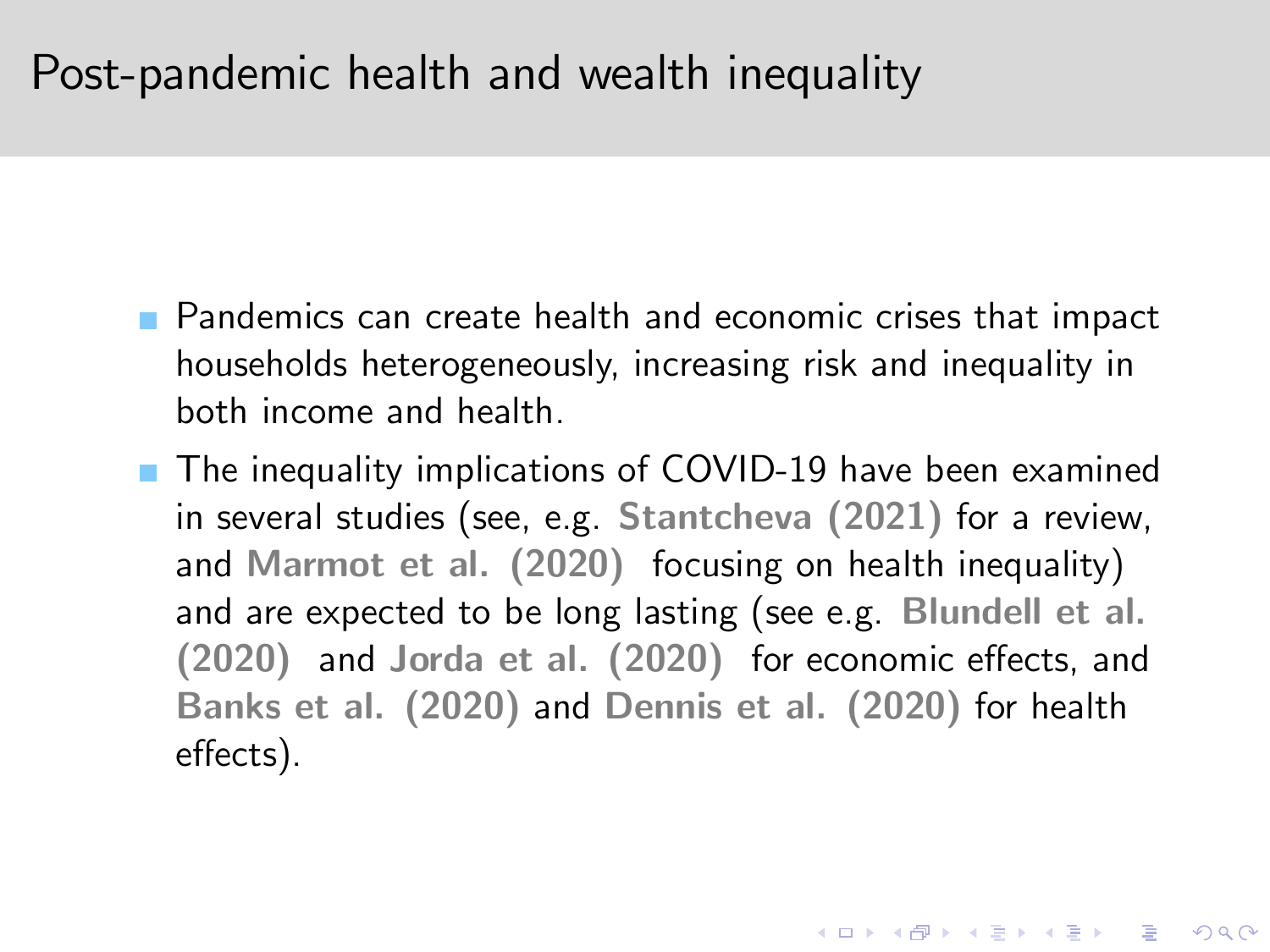## Wealth and health inequality in the medium run

- We examine changes in wealth and health inequality in the medium run.
- Health and wealth are related, e.g. Marmot (2004), Payne (2017), as be seen in national-level survey data, revealing an association between health and income/socioeconomic class.

**K ロ ▶ K @ ▶ K 할 X X 할 X 및 할 X X Q Q O**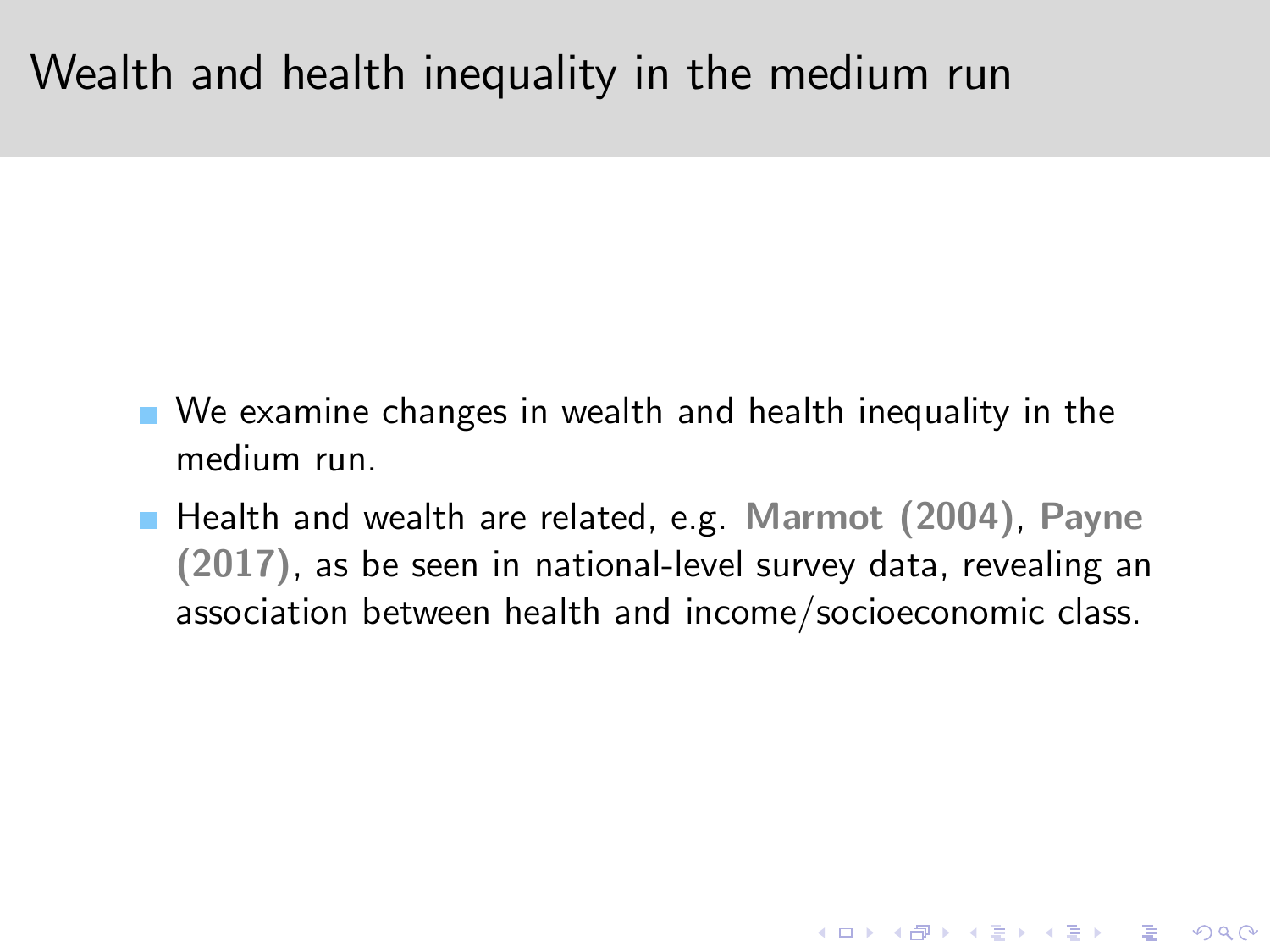# A pandemic can have multiple waves and be followed by recurrent outbreaks

**Pandemics often have multiple waves.** 

- **Following these, further outbreaks may occur due to** re-introduction of the virus, new variants, waning immunity, human behaviour (e.g. vaccine refusal), or population turnover leading to reductions in population-level immunity (e.g. Anderson and May (1991), Oxford et al. (2013) and for COVID-19 e.g. BMJ (2021) and Kissler et al. (2020)).
- **Previous pandemics have been followed by recurrent** outbreaks: 1918-19 (US, and data from large cities in the UK), 1890-91 (England and Wales).
- <span id="page-4-0"></span>**Therefore, we consider possible outcomes in the medium run** under epidemiological uncertainty.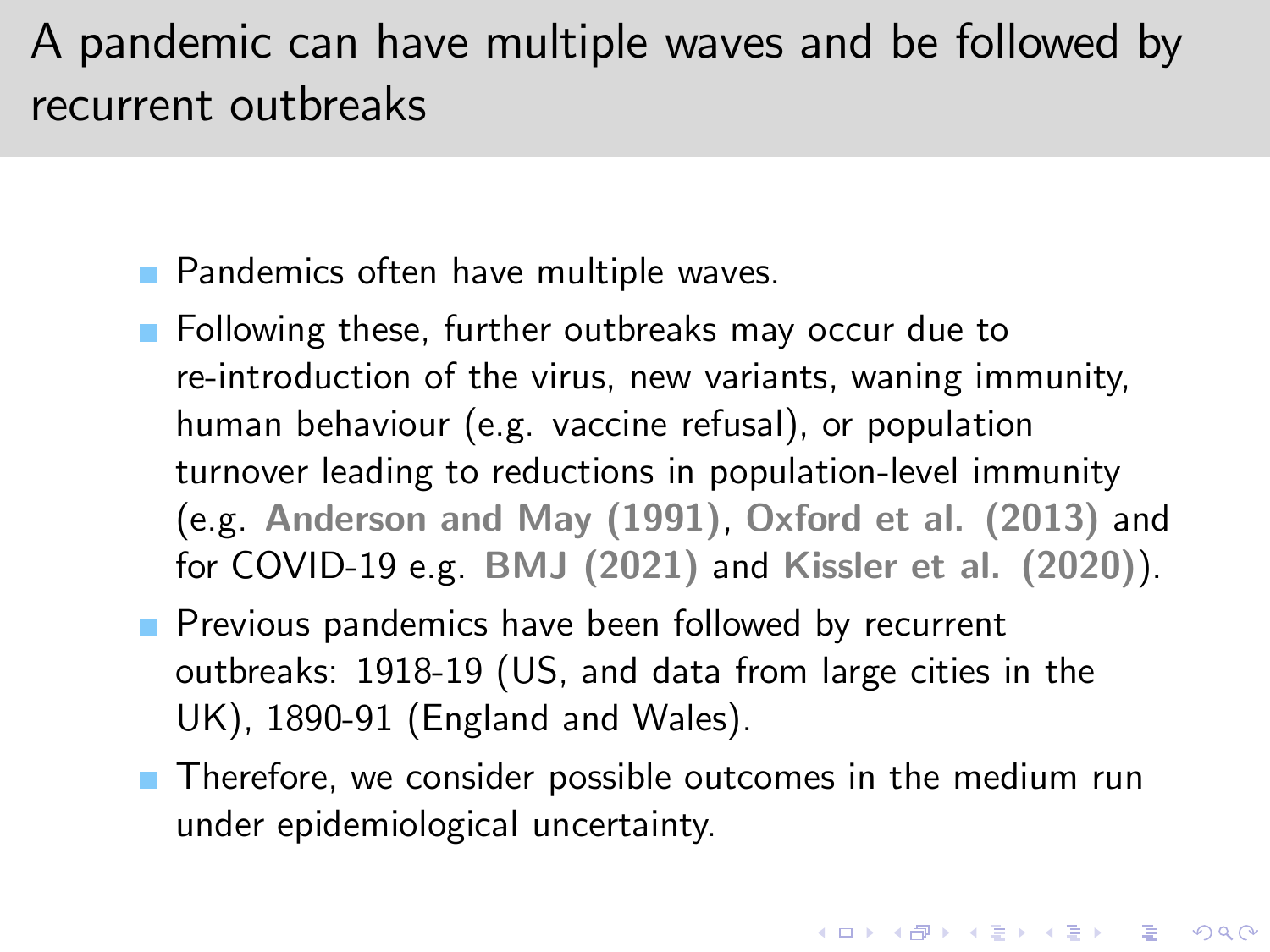## Methods

- We develop a model with heterogeneous households under income and health risk, and compute the cross-sectional joint distribution of health and wealth that arises as a combination of household choices and exogenous factors (shocks).
- We calibrate the model to pre-COVID-19 health and income data by socioeconomic group; model predictions are consistent with pre-COVID-19 health and wealth inequality.
- Starting from the pre-COVID-19 distribution, we simulate forward under the COVID-19 shock in 2020, and uncertainty about additional waves and recurrent outbreaks thereafter.
- <span id="page-5-0"></span>**Epidemiological uncertainty implies that for every year there is** a range of possible outcomes, i.e. a probability distribution of possible inequality outcomes. For each year, we plot the median, the interquartile range (the 50% interval around the median) and t[he](#page-4-0) 90% interval around the [m](#page-6-0)[e](#page-4-0)[dia](#page-5-0)[n](#page-6-0)[.](#page-1-0)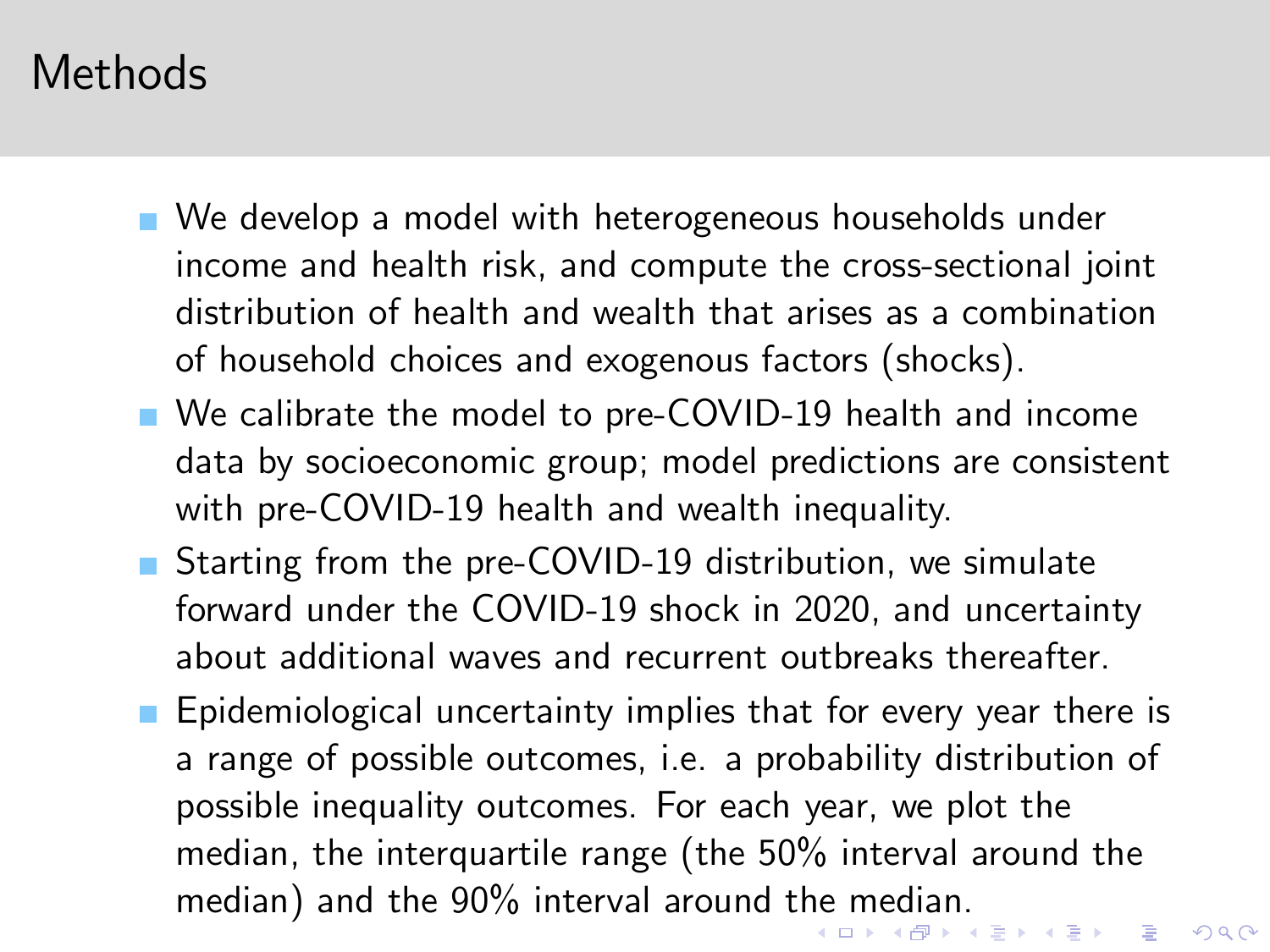# Calibration of epidemiological shocks

- **Progressive post-policy income drops for 2020, obtained from** the HM Treasury distributional model (but slightly regressive in terms of total available resources).
- An increase in health risk (probability of receiving a severe health shock), reflecting excess mortality and reduction in patient treatment ( Marmot et al. (2020), Roser et al. (2020), Gardner and Fraser (2021)).
- A consumption limit, motivated by economic restrictions, to match the observed change in consumption/savings for the top quintile (Hacioglu-Hoke et al. (2021), Tenreyro (2021), Davenport et al. (2021)).
- <span id="page-6-0"></span>An expected pandemic duration of 2 years; and a  $20\%$ probability per year of recurrent outbreaks for a decade, modelled to have half the effects of the pandemic.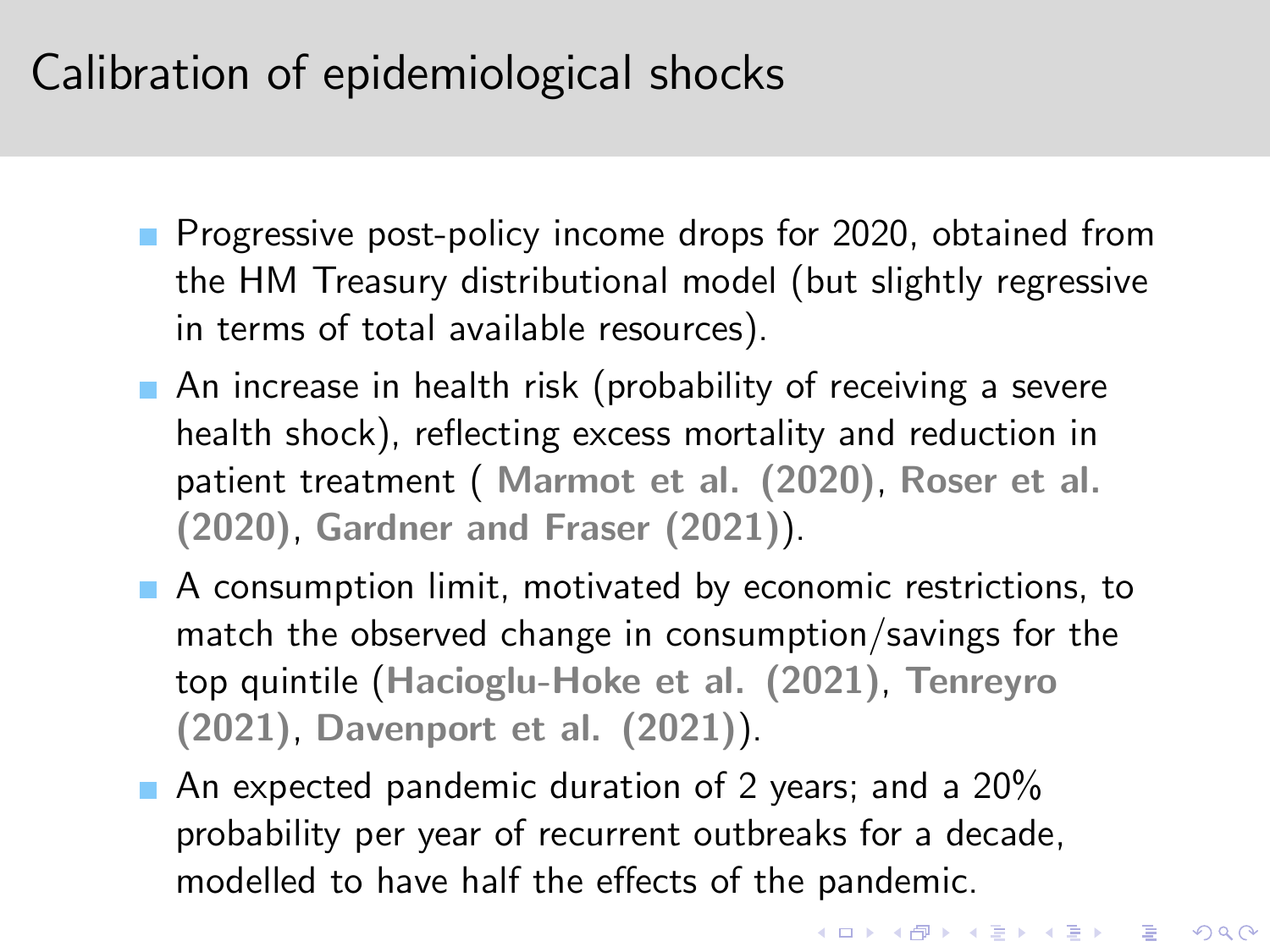#### Main results

- **Nealth and health inequality increase, lasting over a decade,** despite the progressivity of income drops during the pandemic.
- **Nealth inequality increases from both ends of the distribution:** wealth increases for higher income/wealth households ("forced" savings); and decreases for households with low wealth.
- **Health inequality increases from both ends of the distribution:** higher income groups increase efforts to improve health to mitigate risk; lower income groups lack the required resources given drops in income.

**KORK (FRAGE) EL POLO**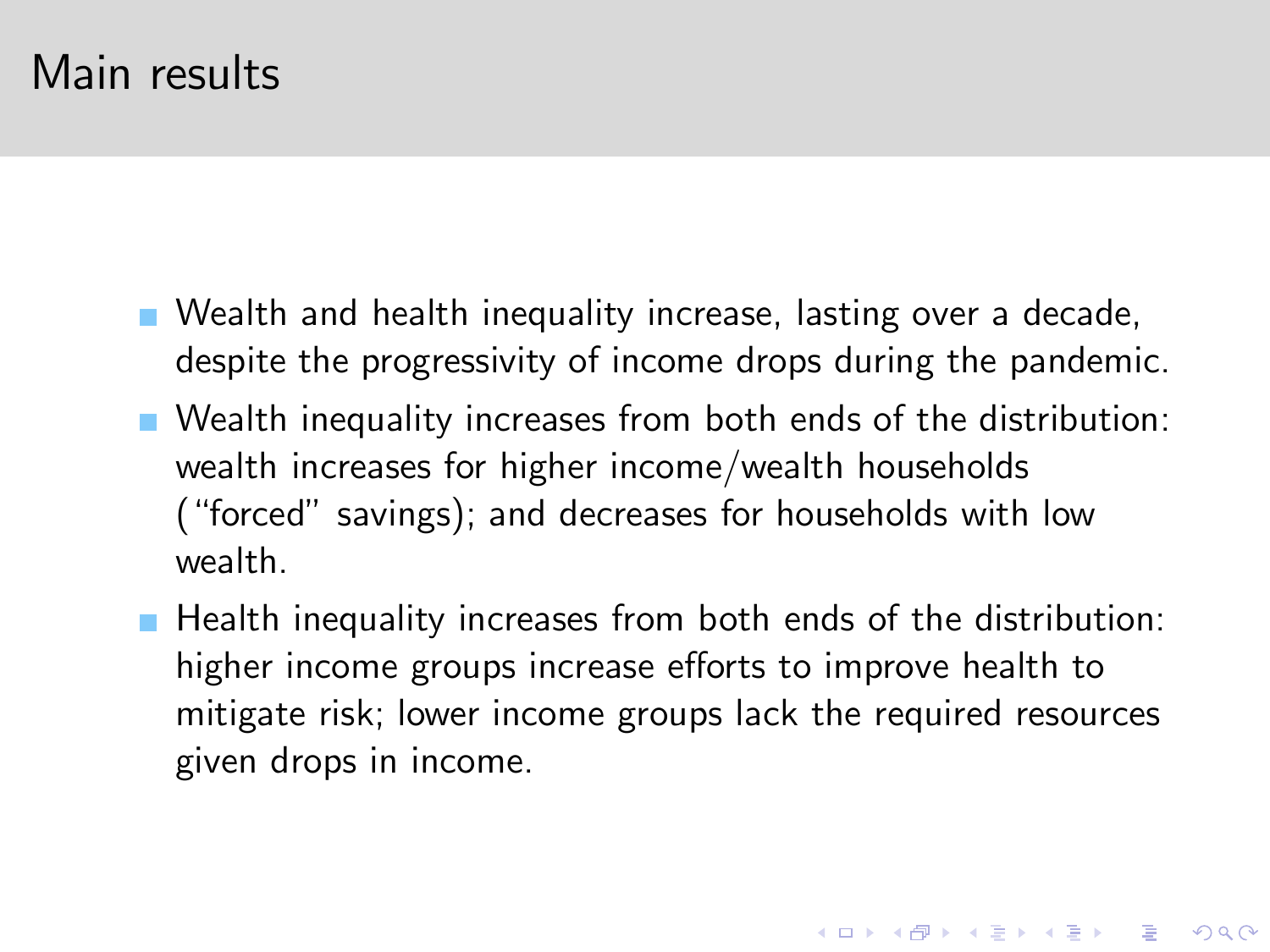## Figure 1: Mean wealth per group



 $2Q$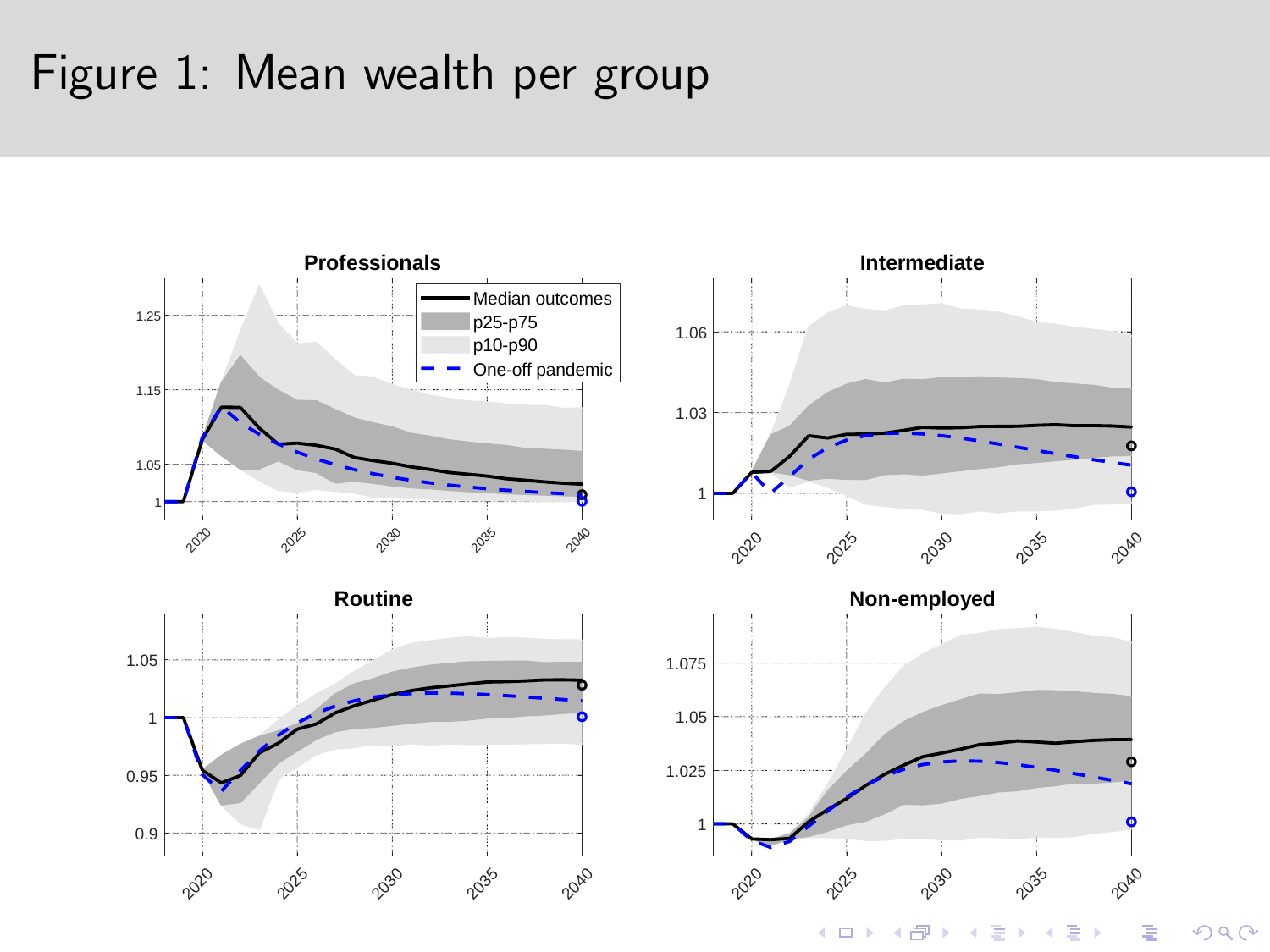# Figure 1: Key points

- In Figure 1 we see the evolution of mean wealth, after 2020, for four socioeconomic groups. The group classification is based on the job type of the head of the household: pre-COVID-19, professionals have the higher mean health/wealth/income, followed by intermediate, and then by routine. The final group refers to non-employed.
- Starting with professionals, and normalising mean wealth to  $1$ pre pre-COVID-19, there is an increase in mean wealth. This is driven by the restriction in consumption, and persists.
- On the other hand, for the routine job group, there is a decline in mean wealth, of 5-7%. This is driven by the drop in income for this group, and as can be seen it takes several years for wealth to return to pre-COVID-19 levels.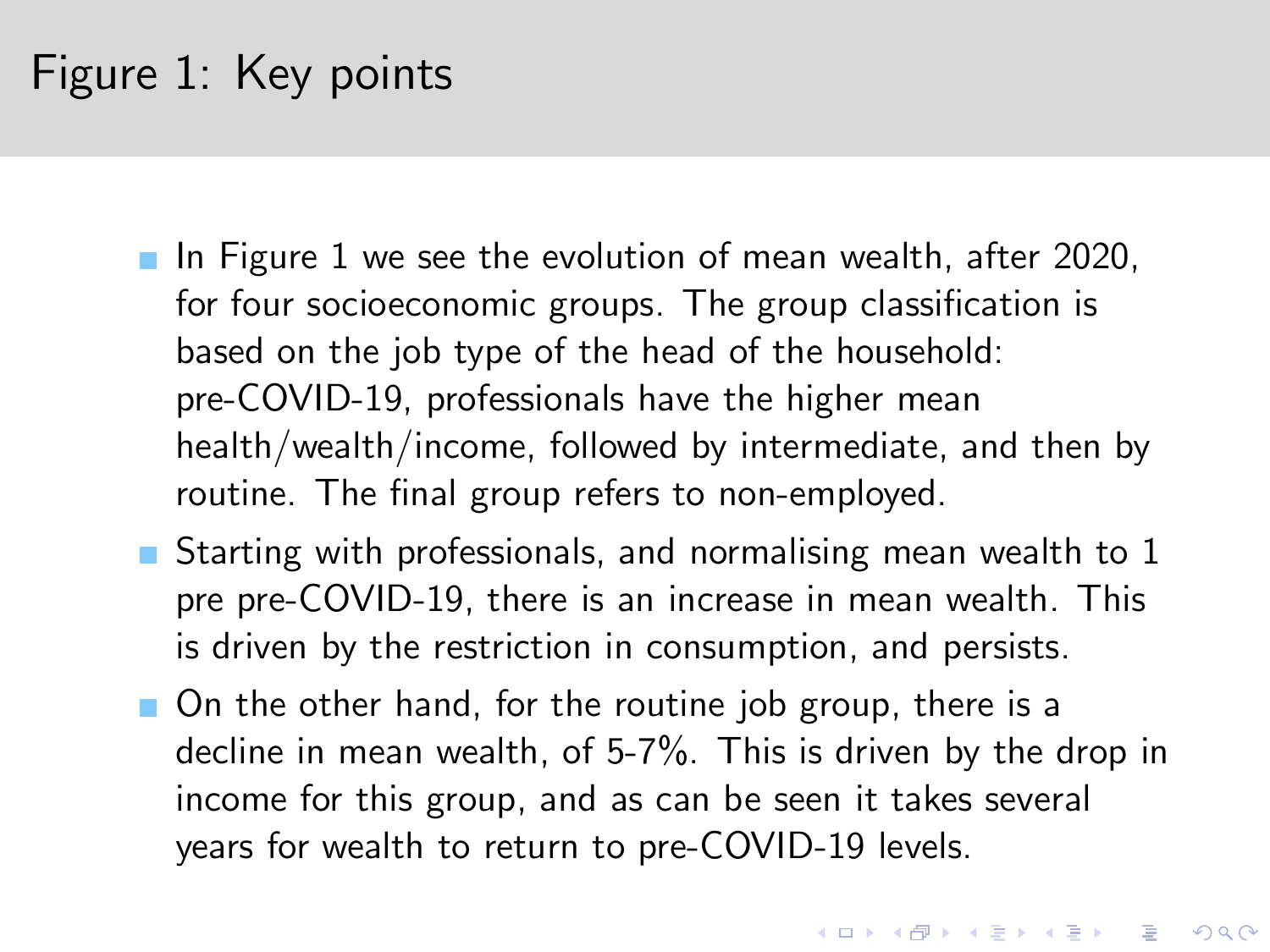# Figure 2: Within-group wealth inequality



 $290$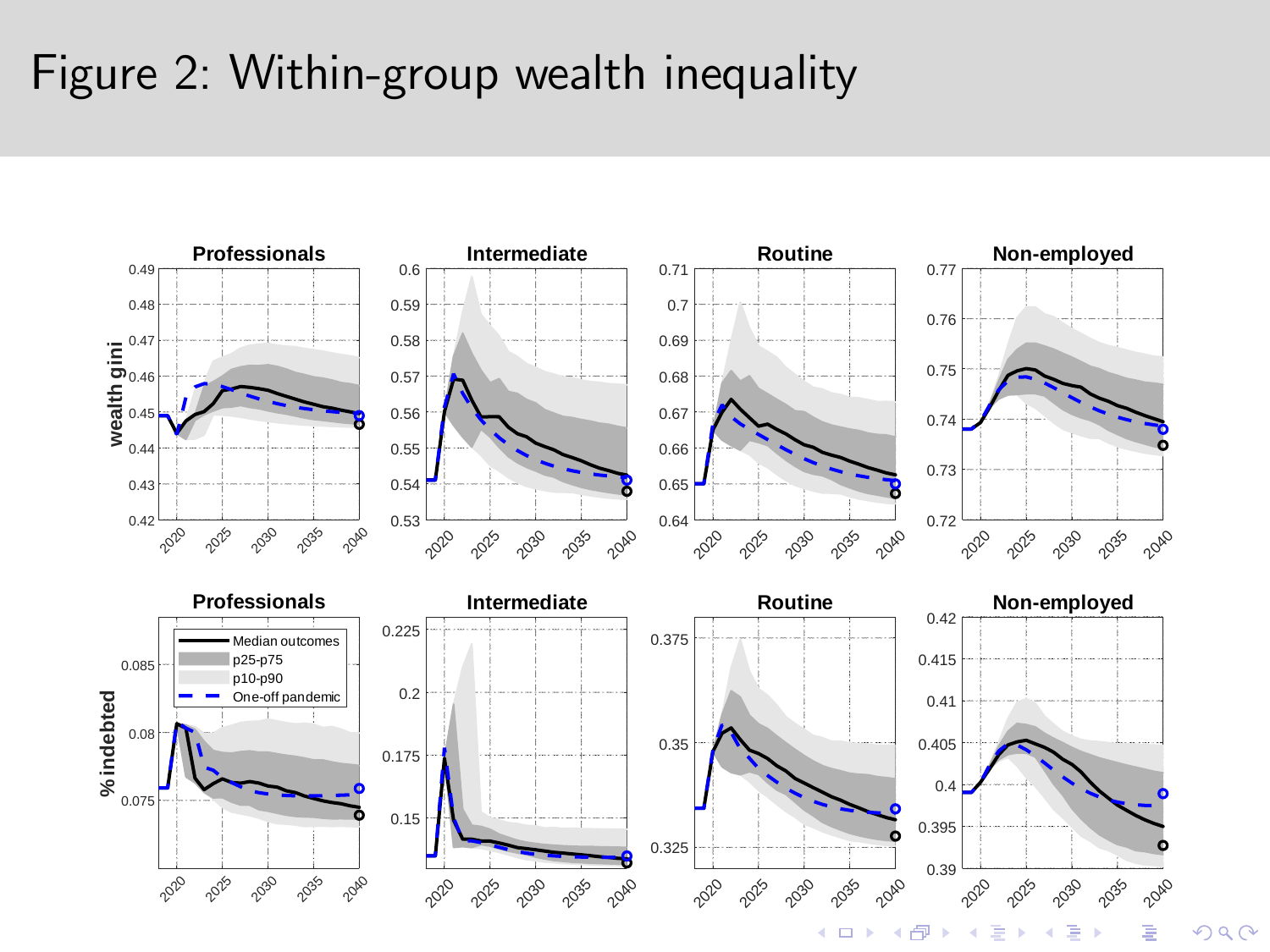# Figure 2: Key points

- $\blacksquare$  There is variation regarding the effects of COVID-19 within the groups. In Figure 2 we show, in the first row, the change in within group inequality, as measured by the gini index. There is a significant increase in gini for the intermediate and routine groups, and a small decrease for professionals.
- For professionals, the reduction in gini is the effect of the consumption restriction, which imposes some homogeneity in behaviour.
- $\blacksquare$  For the intermediate and routine groups, the increases in gini indicate that many households in these groups the changes in mean wealth in Figure 1 are not a very good approximation. There are households for which the effect is significantly more severe that the change in the mean.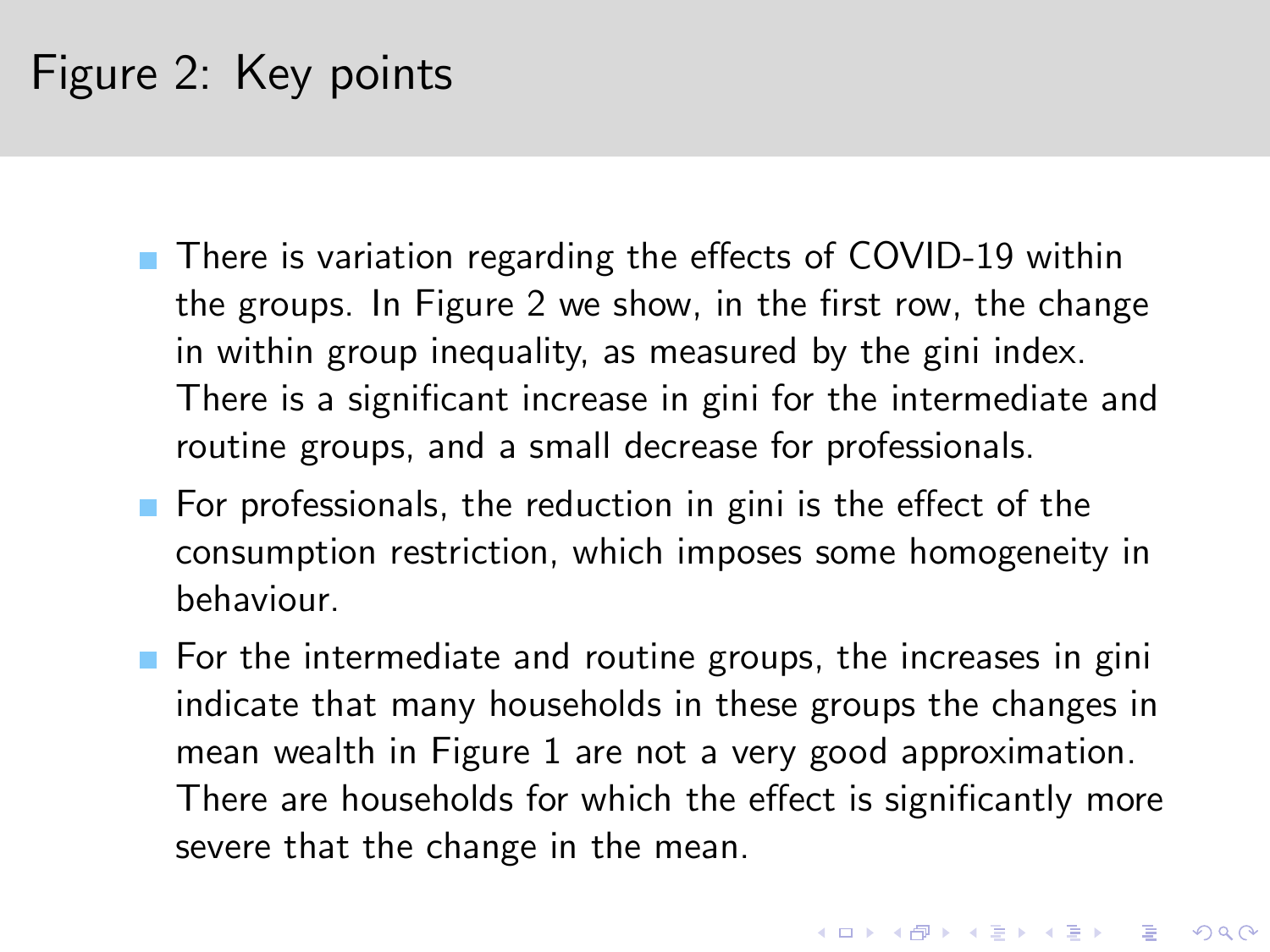- **This is illustrated in the second row of Figure 2, which shows** the proportion of households, within each group, that do not hold positive wealth. This proportion high pre-COVID-19, especially for routine households, and increases significantly for these groups.
- **Therefore, looking at the left tail of the wealth distribution,** there is an increase in the number of households without wealth, which is concentrated in the groups of households with lower income.

**KORKA SERKER ORA**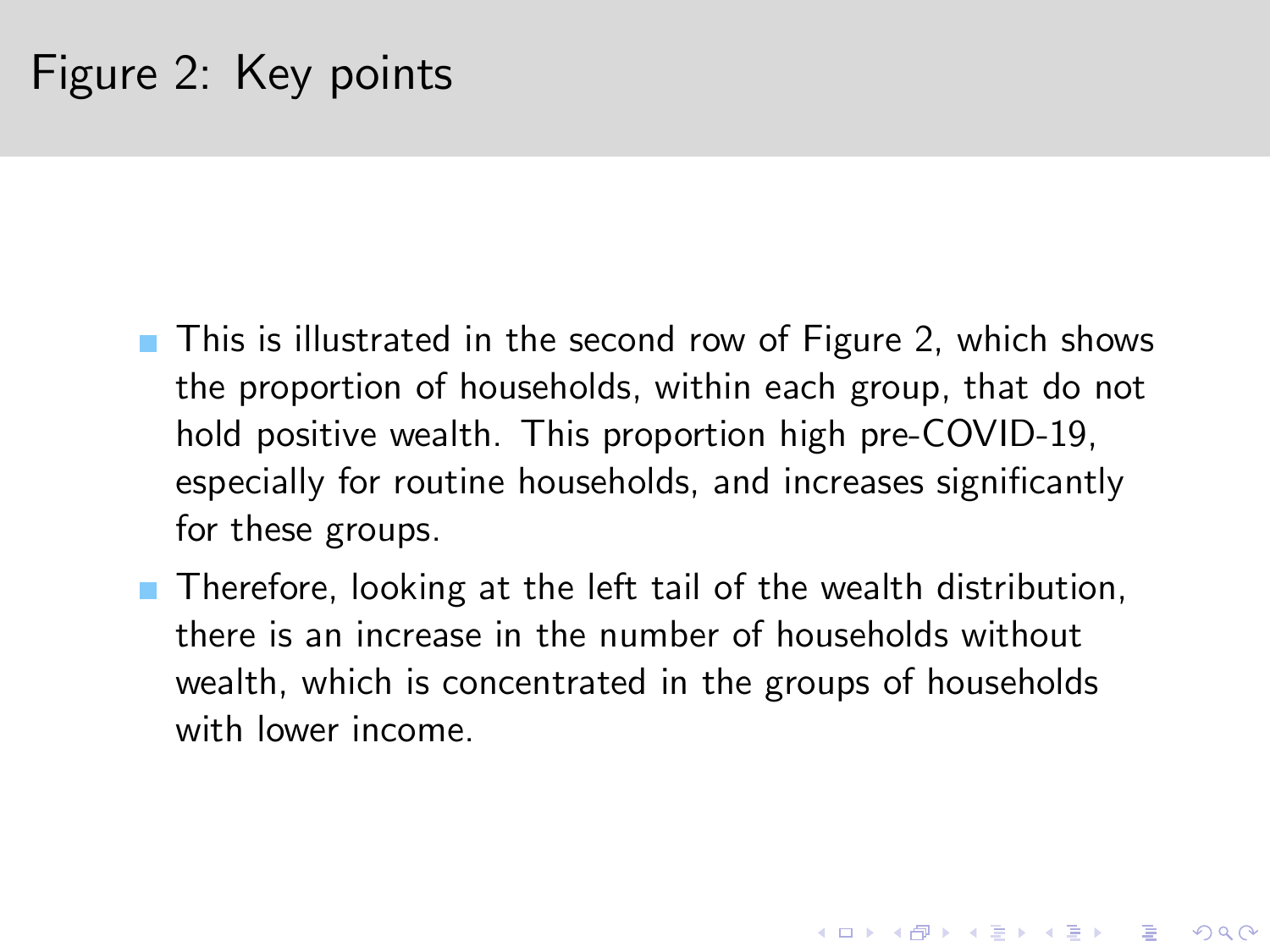## Figure 3: Mean health per group



 $2Q$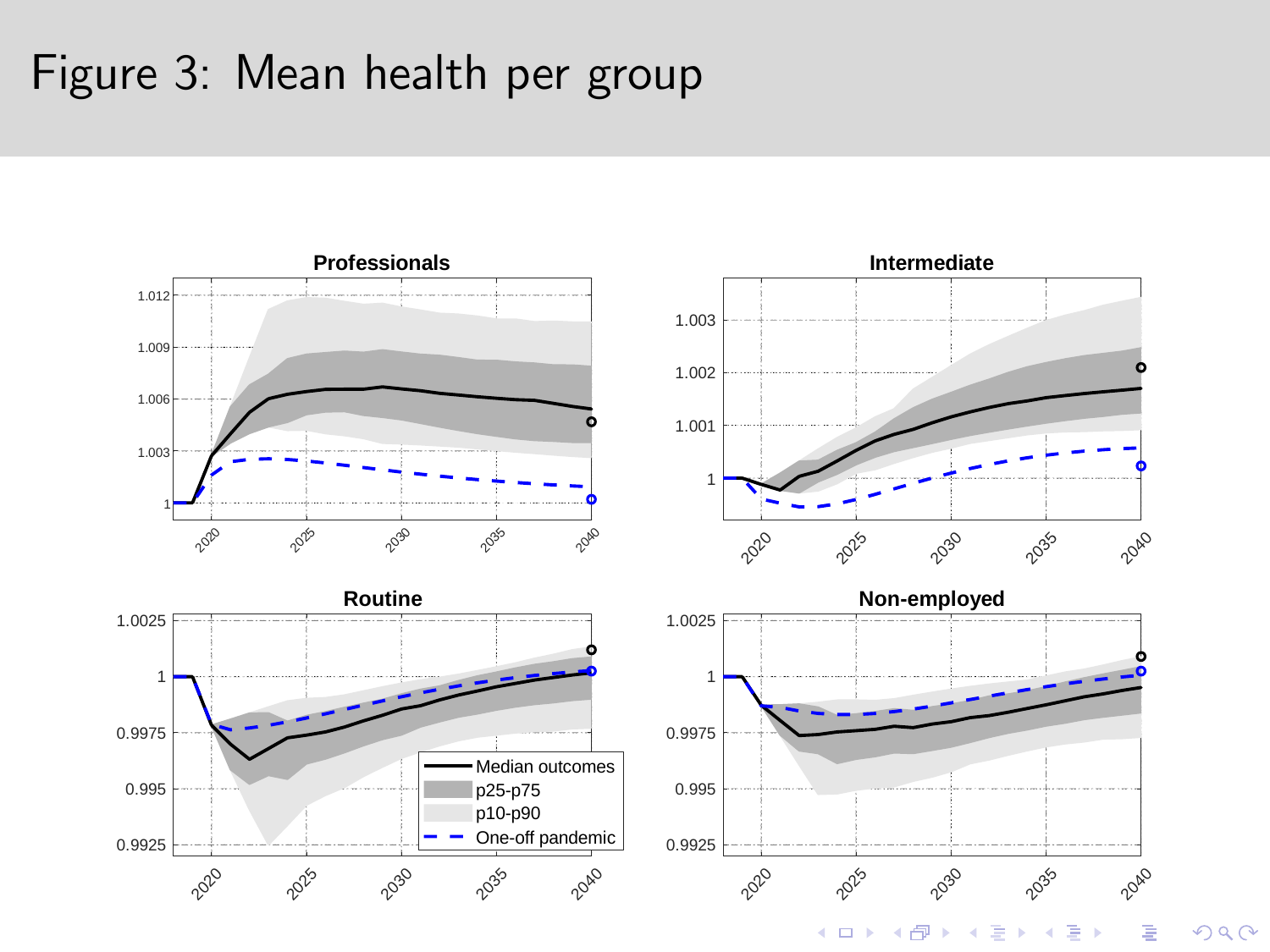# Figure 3: Key points

- $\blacksquare$  In Figure 2, we plot mean health for the same socioeconomic groups, normalising pre-COVID-19 to 1 for each group. Mean health per group pre-COVID-19 was calibrated to match self-reported health in the data (Understanding Society).
- **Professionals increase health on average. In response to higher** health risk (precautionary behaviour), and given the increase in available resources due to the consumption restriction, they engage in activity/expenses to improve health. The precautionary incentives are seen for the intermediate group as well.
- Routine households also have strong precautionary incentives. However, they decrease expenditure to improve health, because of the fall in their income. As a result, they are exposed to the increase in health risk.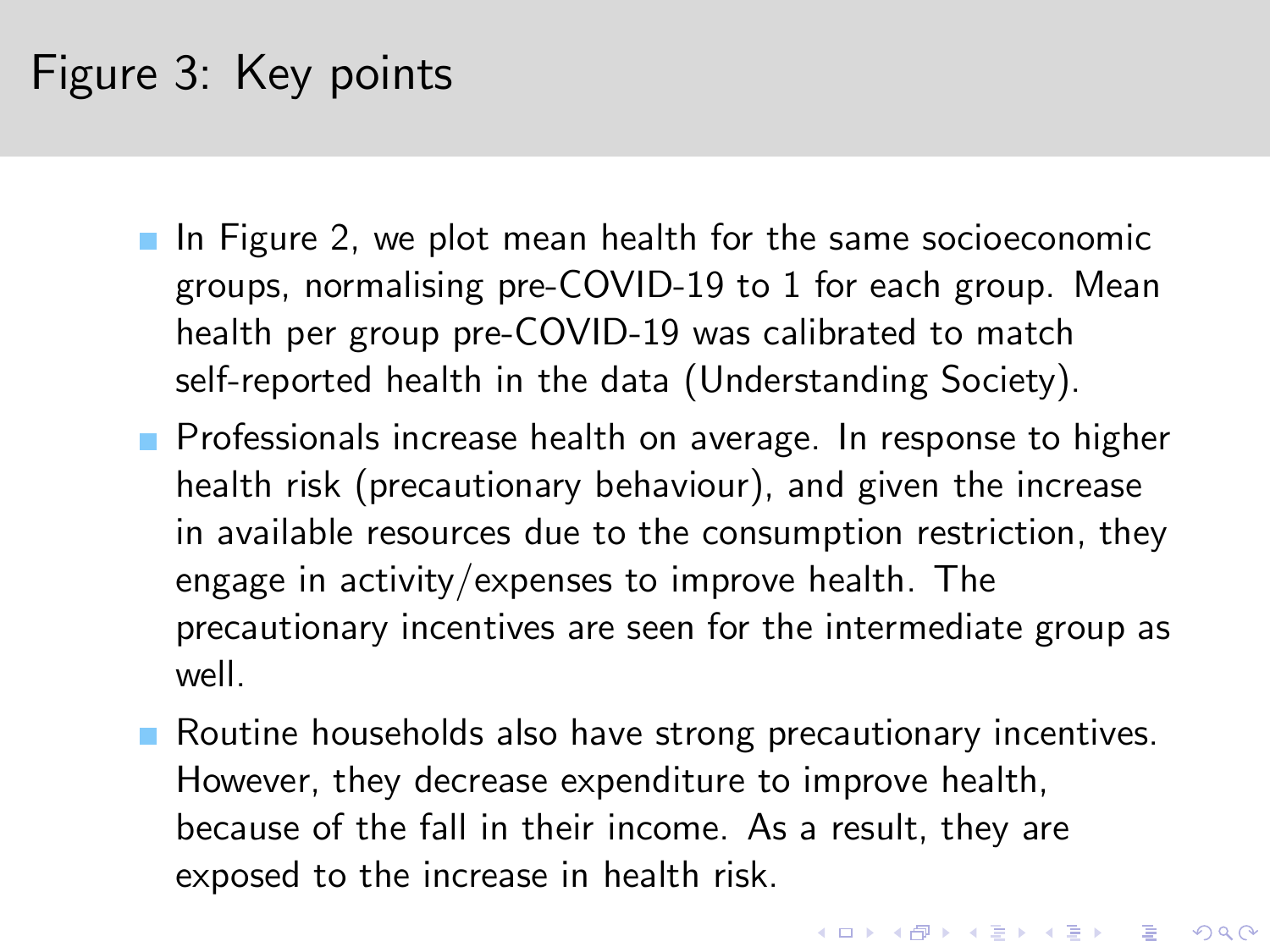### Implications

- **Preparedness for recurrent outbreaks: contingent public health** interventions and policy intervention to mitigate income losses resulting from any new outbreaks.
- Social insurance policy needs to be complemented with policy to foster resilience of firms and employees, and to reduce health inequality.

**KOD KARD KED KED E VOOR**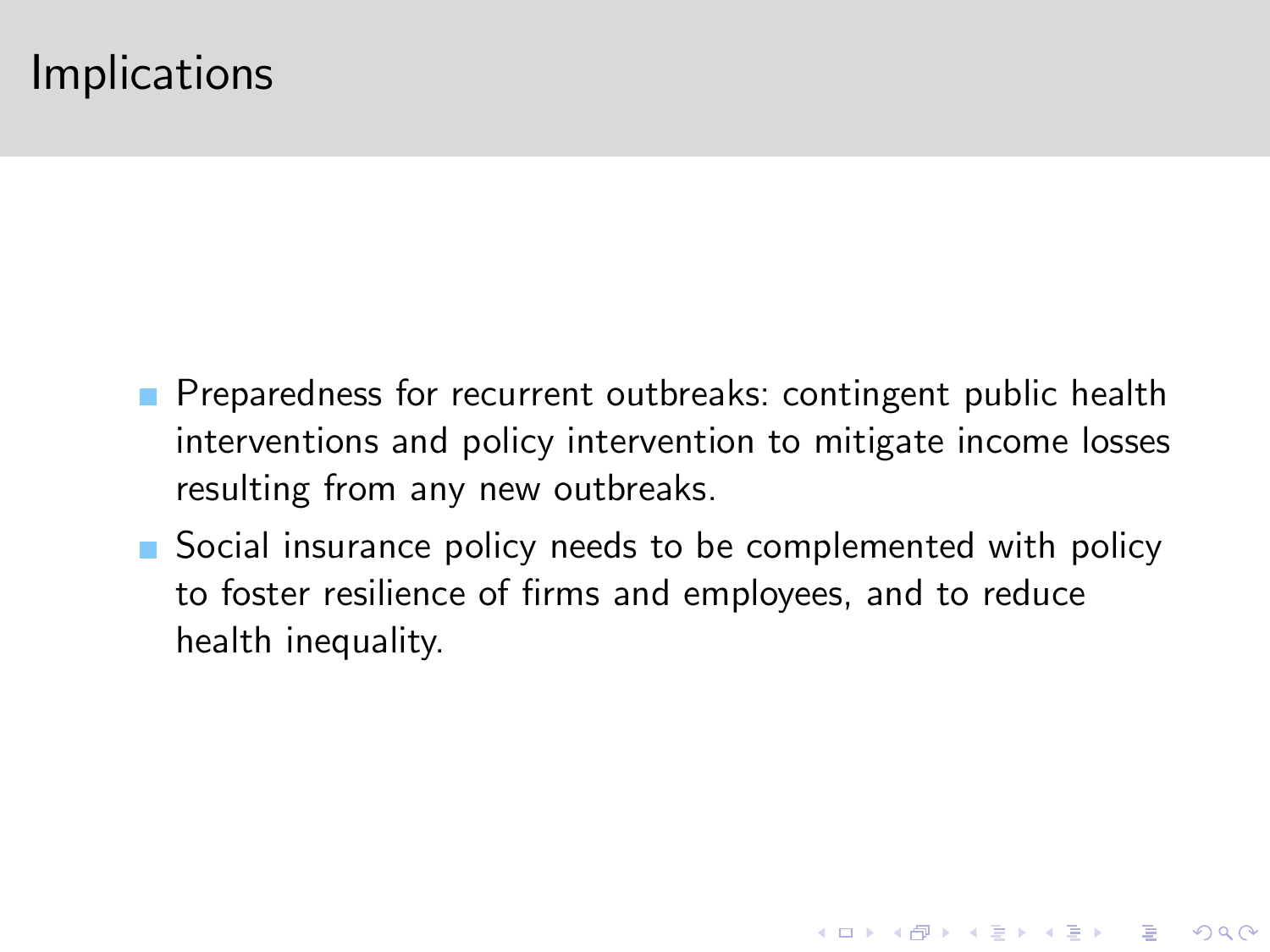- Anderson, R. M. and R. M. May (1991). Infectious Diseases of Humans: Dynamics and Control, Oxford University Press, New York.
- **Bank of England (2020). How has Covid affected household** savings?, Bank of England November, 2020, Accessed 29th April, 2021 https://www.bankofengland.co.uk/bank $overground/2020/how-has-covid-affected-household-savings$
- Banks, J., Karjalainen, H., and C., Propper (2020). Recessions and health: The long-term health consequences of responses to the coronavirus. Fiscal Studies, 41, 337-344.
- Blundell, R., Costa Dias, M., Joyce, R., and X., Xu (2020). COVID-19 and Inequalities, Fiscal Studies, 41, 291-319.

**K ロ ▶ K @ ▶ K 할 X X 할 X 및 할 X X Q Q O** 

<span id="page-16-0"></span>**BMJ** (2021);372:n494; February 2021; doi: https://doi.org/10.1136/bmj.n494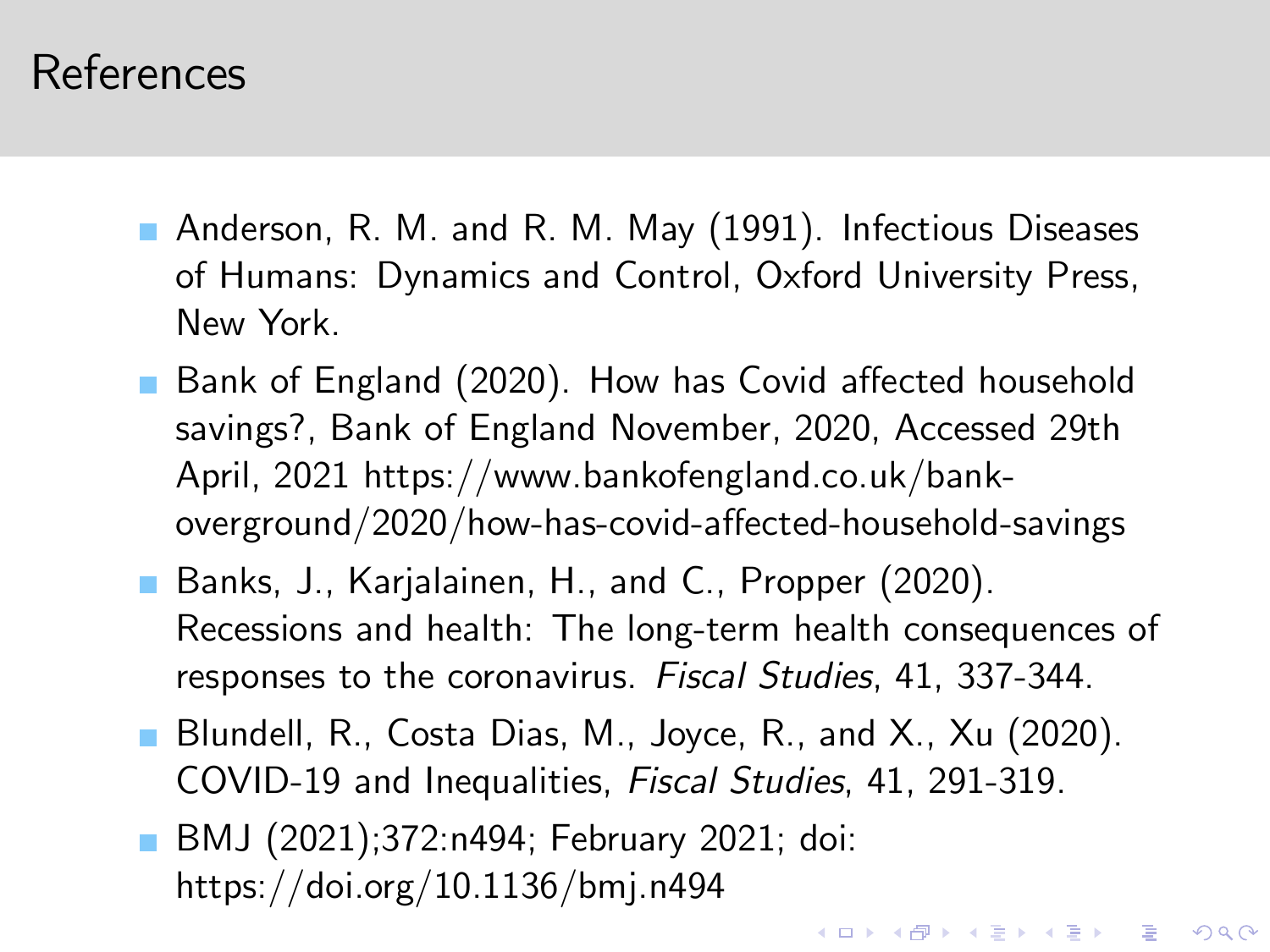- Dennis, A., Wamil, M., Kapur, S., Alberts, J., Badley, A., Decker, G. A., ... and A. Banerjee (2020). Multi-organ impairment in low-risk individuals with long COVID. medrxiv.
- Davenport, A., Joyce, R., Rasul, I., and T. Waters (2020). Spending and saving during the COVID-19 crisis: evidence from bank account data. The Institute for Fiscal Studies, Briefing note BN308.
- Dossche, M. and S. Zlatanos (2020). COVID-19 and the increase in household savings: precautionary or forced?, ECB Economic Bulletin, Issue 6/2020.
- Gardner T. & C. Fraser (2021). Longer waits, missing patients and catching up How is elective care in England coping with the continuing impact of COVID-19?, The Health Foundation, April 2021 Accessed April 16th 2021.

<span id="page-17-0"></span>https://health.org.uk/news-and-comment/charts-and-infographics/how-is-elective-care-coping[-w](#page-16-0)i[th](#page-17-0)[-](#page-16-0)th[e-](#page-18-0)[co](#page-1-0)[nt](#page-19-0)[inu](#page-1-0)[in](#page-19-0)[g-](#page-1-0)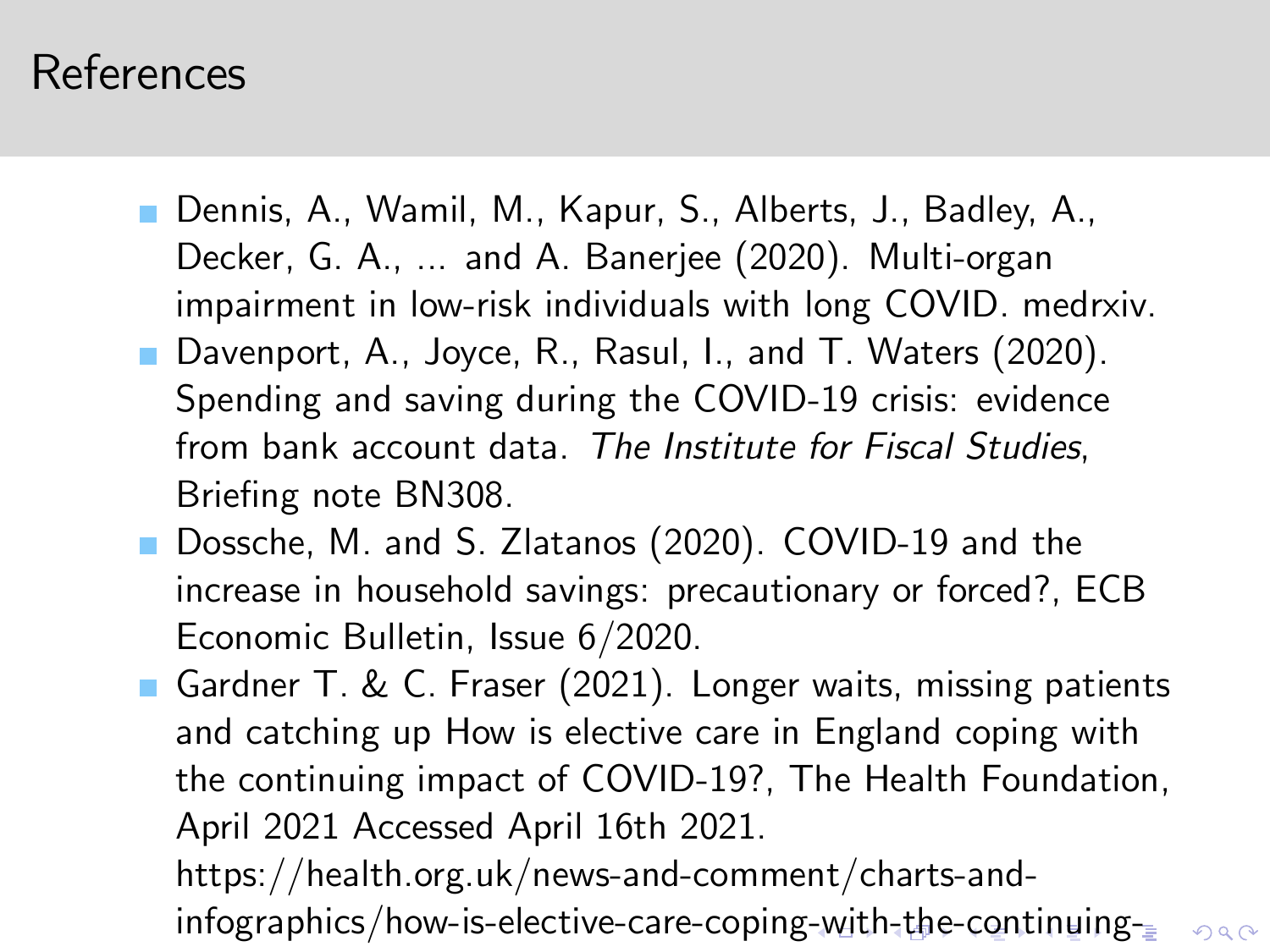- H. M. Treasury (2021). Impact on households: distributional analysis to accompany Budget 2015. London: HM Stationery Office.
- Hacıoğlu-Hoke, S., Känzig, D. R., & Surico, P. (2021). The distributional impact of the pandemic. European Economic Review, 134, 103680.
- Jordà, Ò., Singh, S. R., and A. M. Taylor (2020). Longer-run economic consequences of pandemics, National Bureau of Economic Research, No. w26934.
- Kissler, S.M., Tedijanto, C., Goldstein, E., Grad, Y.H. and Lipsitch, M., (2020). Projecting the transmission dynamics of SARS-CoV-2 through the postpandemic period. Science, 368(6493), pp.860-868.
- <span id="page-18-0"></span>**Marmot, M. (2004).** Status Syndrome, London: Bloomsbury.

**KOD KARD KED KED E VOOR**